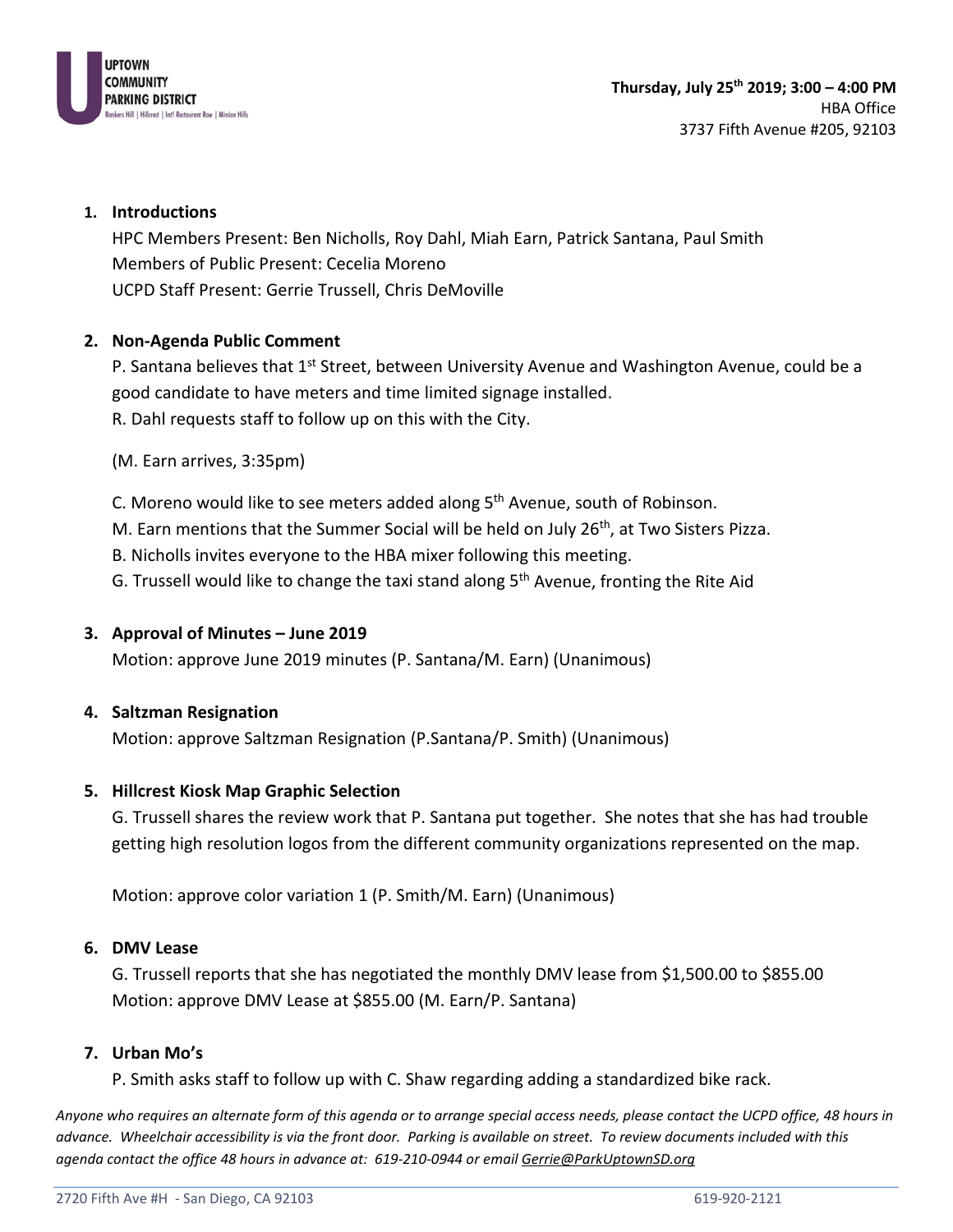

Motion: approve a 10foot white zone and replace 3 min mixed use sign (P. Santana/M. Earn) (Unanimous)

G. Trussell notes that she would like to add an agenda item for Community awards.

## **8. 4th & 5th Bike lanes**

G. Trussell notes that SANDAG will present a full update at the August 2019 UCPD Board of Directors meeting

# **9. Normal Street Promenade update**

None

## **10. P signs removed**

G. Trussell notes that several signs were removed due to 4 owner complaints. She notes that the signs were removed within two days of receiving the complaint.

C. Moreno would like to know which business complained. She would appreciate that being brought to the attention of the HPC prior to being taken down.

#### **11. AB-516**

G. Trussell gives an update on the current status of AB-516. The Bill is currently back in committee.

## **12. Workplan and Budget Items FY 20**

G. Trussell reports on upcoming Workplan and Budget items for FY2020. She relates many of the studies and reports that are being developed.

G. Trussell notes that the PAD (Parallel Across Driveways) project is being presented to Council.

## **Adjourn**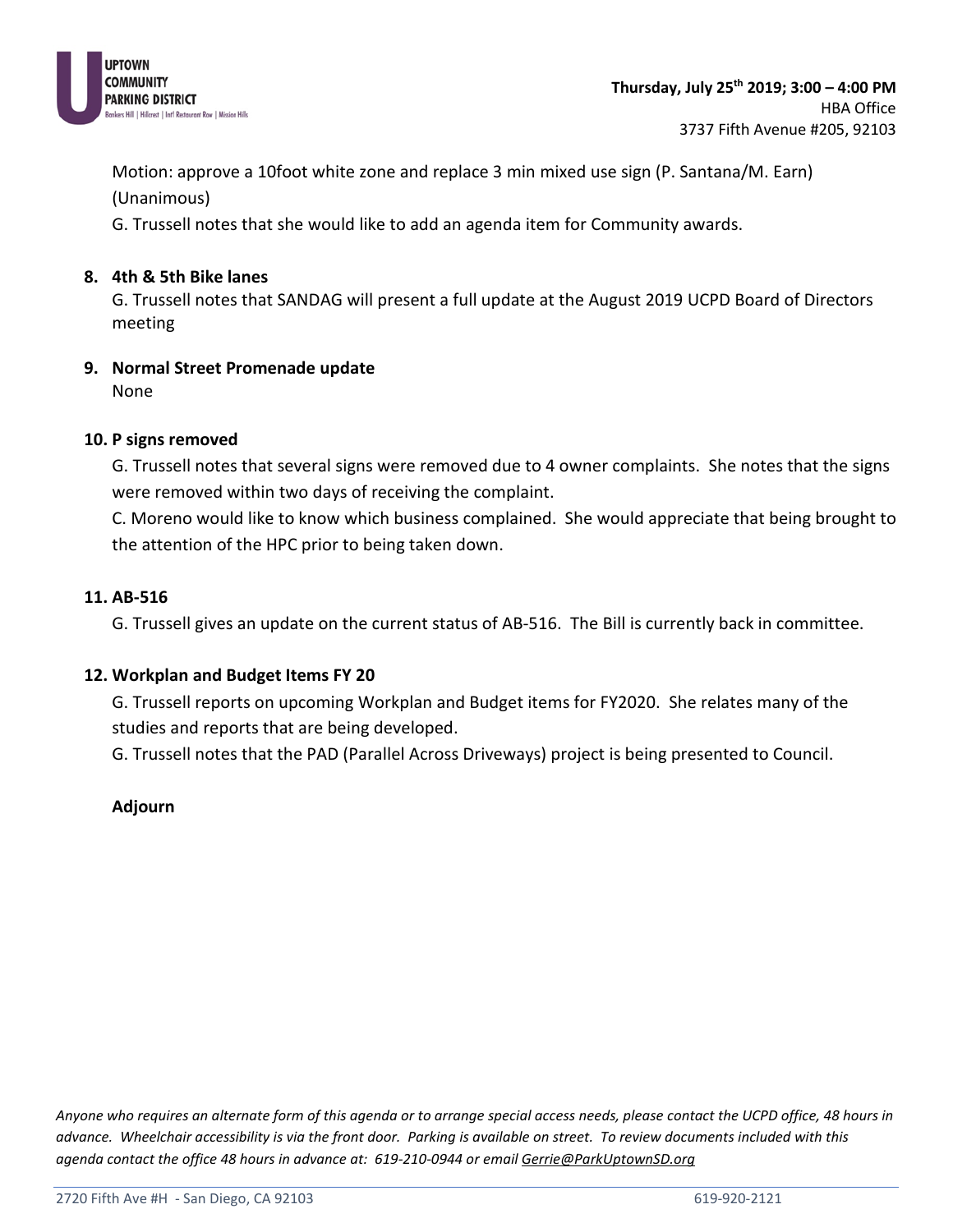

## **MINUTES**

**HPC Members Present:** Natalie Villegas, Roy Dahl, Miah Earn, Patrick Santana, Paul Smith **HPC Members Excused:** Ben Nicholls **Members of Public Present:** Jonathan Lopez **City staff:** Tanner French **UCPD Staff Present:** Gerrie Trussell

## **N. Villegas, committee chair called the meeting to order at 3:00**

#### **Introductions were made**

#### **Non-Agenda Public Comment**

The DMV lease has been reduced to \$845.00 monthly. There is a graduated increase annually for the next five years. Total recommended for funding to UCPD Board \$11,175.00

**Approval of Minutes –** Motion: approve July 2019 minutes **(P. Santana/M. Earn) (Unanimous)**

**The Hillcrest Kiosk Map Graphic Final was reviewed.** A consensus of the committee was the map gradient background should be darker to allow for more contrast, but the committee is overall pleased with the final graphic. Trussell reported a misstep in the community approval process regarding HBA support. The UCPD will need to formalize the Hillcrest logo usage and general support for the Wayfinding project. She has requested placement on the Beautification committee and P. Smith explains it may not be an issue since no funding is being requested but may want to bring to the HBA Executive Committee for logo use agreement. Trussell will wait for scheduling direction from the HBA. The planned kiosk installation and Community photo opportunity was cancelled and will be scheduled in the near future.

#### **Parking Conversions were reviewed:**

**35 Meter additions on University** have been approved stemming from a request by property owner Tim Foley. The City will install two-meter units fronting the development. **(R. Dahl/P. Santana) (Unanimous) SANDAG** has identified opportunities by converting both sides of Cleveland to diagonal spaces, adding 10 additional spaces. Meters will not be installed as Cleveland is mostly residential, with few business frontage and time limited parking already exists. **(R. Dahl/P. Santana) (Unanimous) Three Sisters Pizza** has requested to install meters in front of their business on Brookes and 4th Avenue.

The intersection is busy and may also have opportunities to roll back red curbs and install a 15 minute zone. Conversion of an old loading zone and is also requested. **(N. Villegas/P. Santana) (Unanimous)**

## R.Dahl requested a review of Vermont for additional conversions.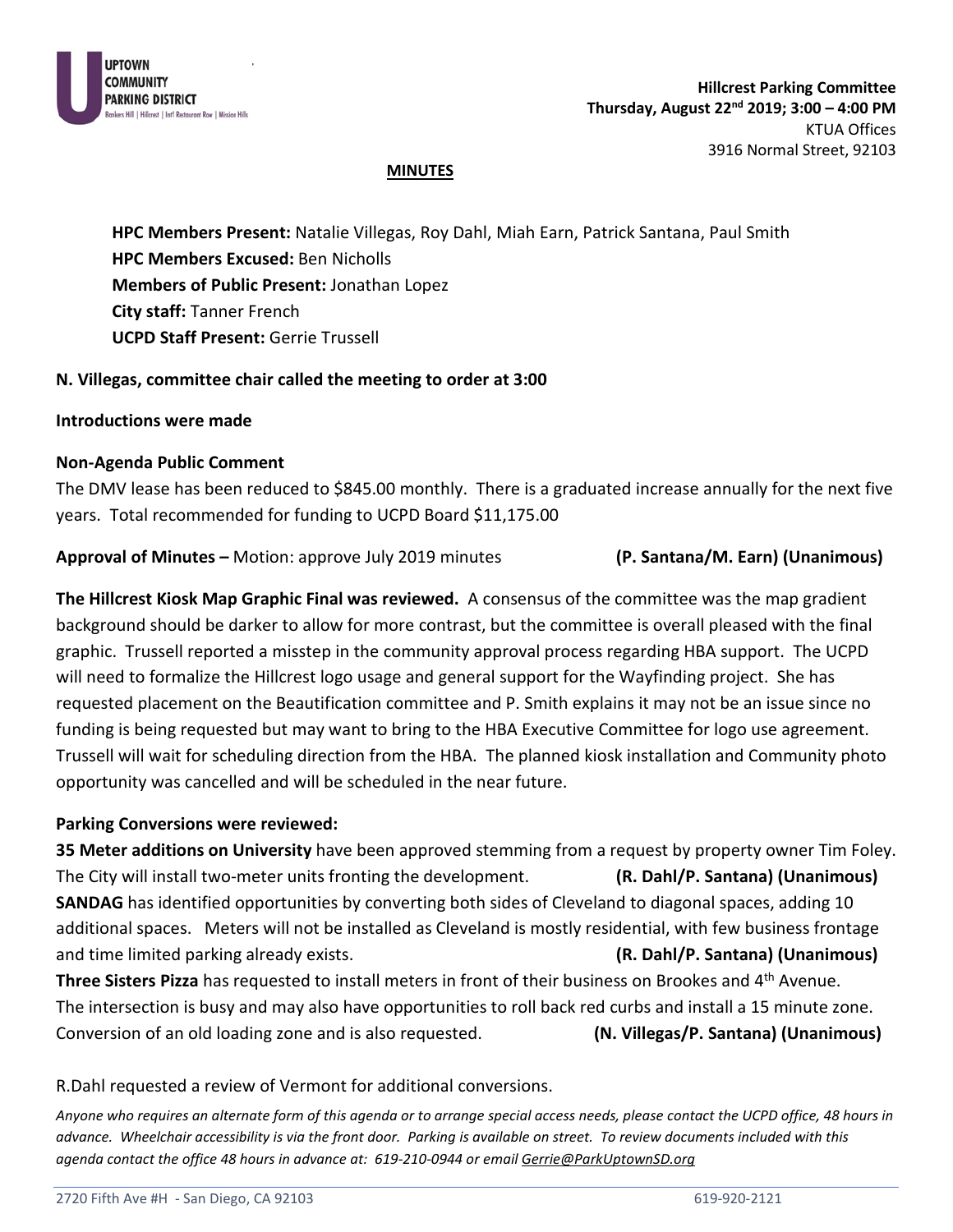

## **MINUTES**

**Open Hillcrest Business Seat** will be filled as a component of the HBA Annual meeting and elections in October 2019. Anyone interested will need to be nominated by September to be included on the ballot.

**4th & 5th Bike lanes** G. Trussell notes that SANDAG made a full presentation at the last UCPD meeting. UCPD Staff verified there will be six spaces lost on Fifth from Robinson to Washington and seven spaces on Fourth. The HPC and UCPD requested SANDAG to assist reclaiming the discontinued bus stop and red zone by Rite Aid for parking spaces. This would mitigate an additional six spaces being removed by the bike lanes. An email from Chris Romano, SANDAG noted the request has been made and he will relay the response.

**Normal Street Promenade** update included an invitation to HPC members to join the Council Office and other community stakeholders on September 26<sup>th</sup> at 2pm for a meeting with the project designer's and contractors to review components that were a result of the outreach meetings held.

## **P signs replaced at Ever bloom Floral on University.**

#### **Workplan and Budget Items FY 20**

#### **Meter revenue update**

G. Trussell reports the meter comparisons have begun and passed out sheets containing three years of occupancy and revenue information completed by C. DeMoville. An expanded review with map with be presented for review next month.

Santana asked if the files were proprietary and would like to do several sorts.

The committee requested staff gather existing City electronic samples of scooter regs and information details.

## **4:00 Adjourn**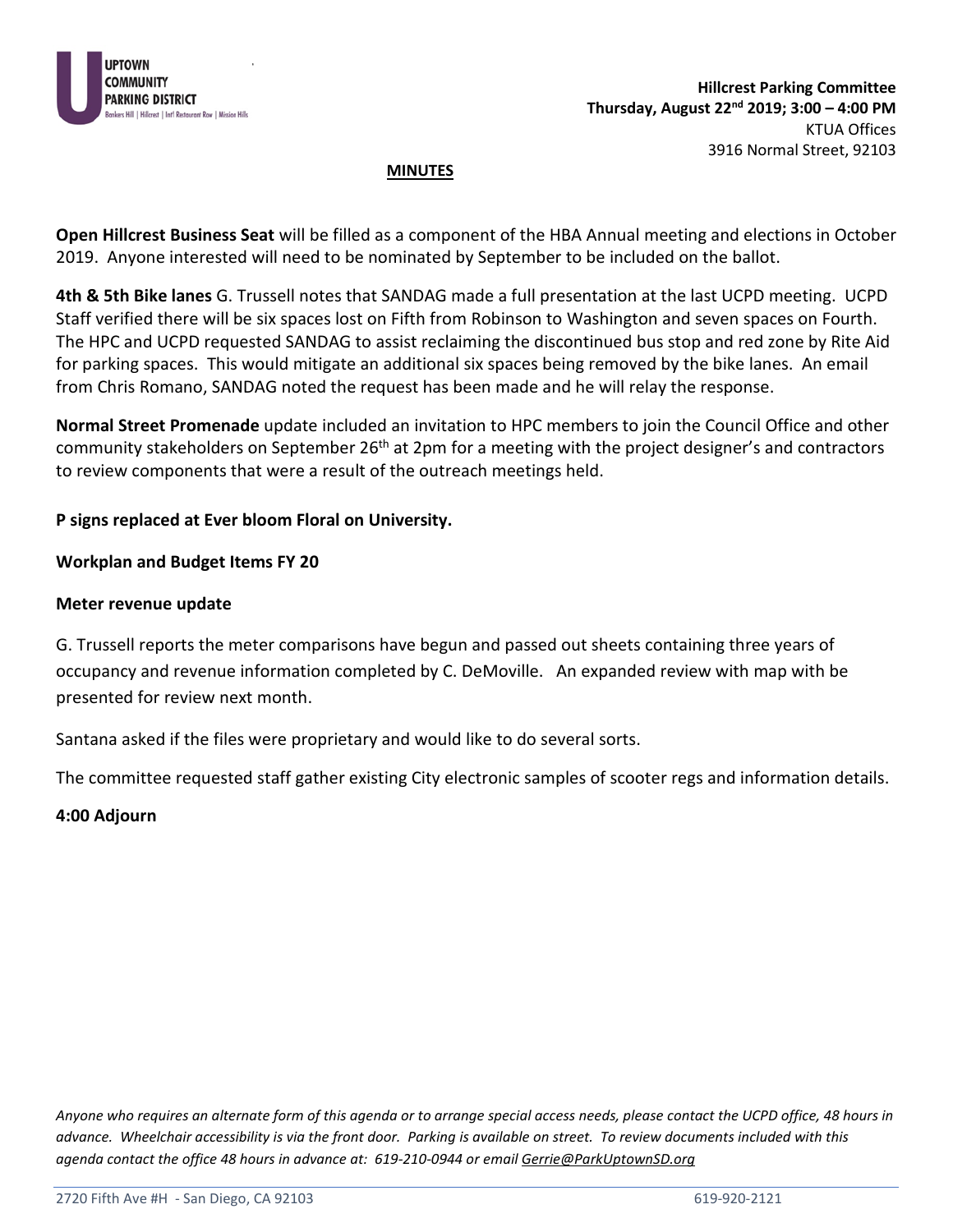

#### **MINUTES**

**HPC Members Present:** Patrick Santana, Paul Smith, Roy Dahl, Ben Nicholls **HPC Members Excused:** Natalie Villegas, Miah Earn **Members of Public Present:** Chris Shaw, Krista Bossi, Joey Arruda, Darren Farnesi, Tina Shirley, Linda Hanna **City staff:** Brittany Bailey, French, Tanner **SANDAG Staff:** Linda Culp, Chris Kluth, Chris Romano **UCPD Staff Present:** Gerrie Trussell **Nicholls, called the meeting to order at 3:00** 

**Introductions were made**

**Non-Agenda Public Comment** 

**Approval of Minutes –** Motion: approve September 2019 minutes **(Santana/Smith) (Unanimous)**

**Normal Street Promenade Update/Design Overview**- A project design presentation by SANDAG, City Council District 3 and the City of San Diego, Economic Development Division was provided to the committee and those in attendance. Concerns and challenges of the project were discussed by local businesses and addressed by City staff and SANDAG. As voiced by the small business community Councilmember Wards office has met and been working diligently to resolve and mediate the areas adverse impacts. The design which is the end product of community outreach meetings, UCPD, HBA and consultants hired to implement key elements i.e. historic context, utilize bios wells, improve drainage, create a Hillcrest gathering place, expand Pride Plaza, enhance landscape, continue to facilitate the Hillcrest Farmers Market. In addition lighting, trash receptacles and furniture to allow public seating will be incorporated into the project. The Bike lanes will coincide with the transportation project. After construction the needs of space programming (passive and active), placemaking components will be added and a MAD (maintenance assessment district) established to provide security and maintenance. Bikeway info and maps were provided as a handout.

## **The HBA is currently working on the MAD establishment.**

**Hillcrest Kiosk Install/ Photo**- The Hillcrest Community Kiosks are installed. The unveiling on Normal Street coincided with the HBA Annual meeting and UCPD Elections. Elected officials Gloria and Ward were present to assist. Nicholls and Tami Dauber represented the HBA & UCPD. A community photo from KTUA rooftop was also taken. Nicholls had a band to provide live music and the North side of Normal Street was closed for the celebration. Security was provided from Friday to Tuesday evening.

**HPC meetings for November & December** due to the Holidays will be combined held Thursday, December 5th

## **Adjourn 3:45 Santana/Smith**